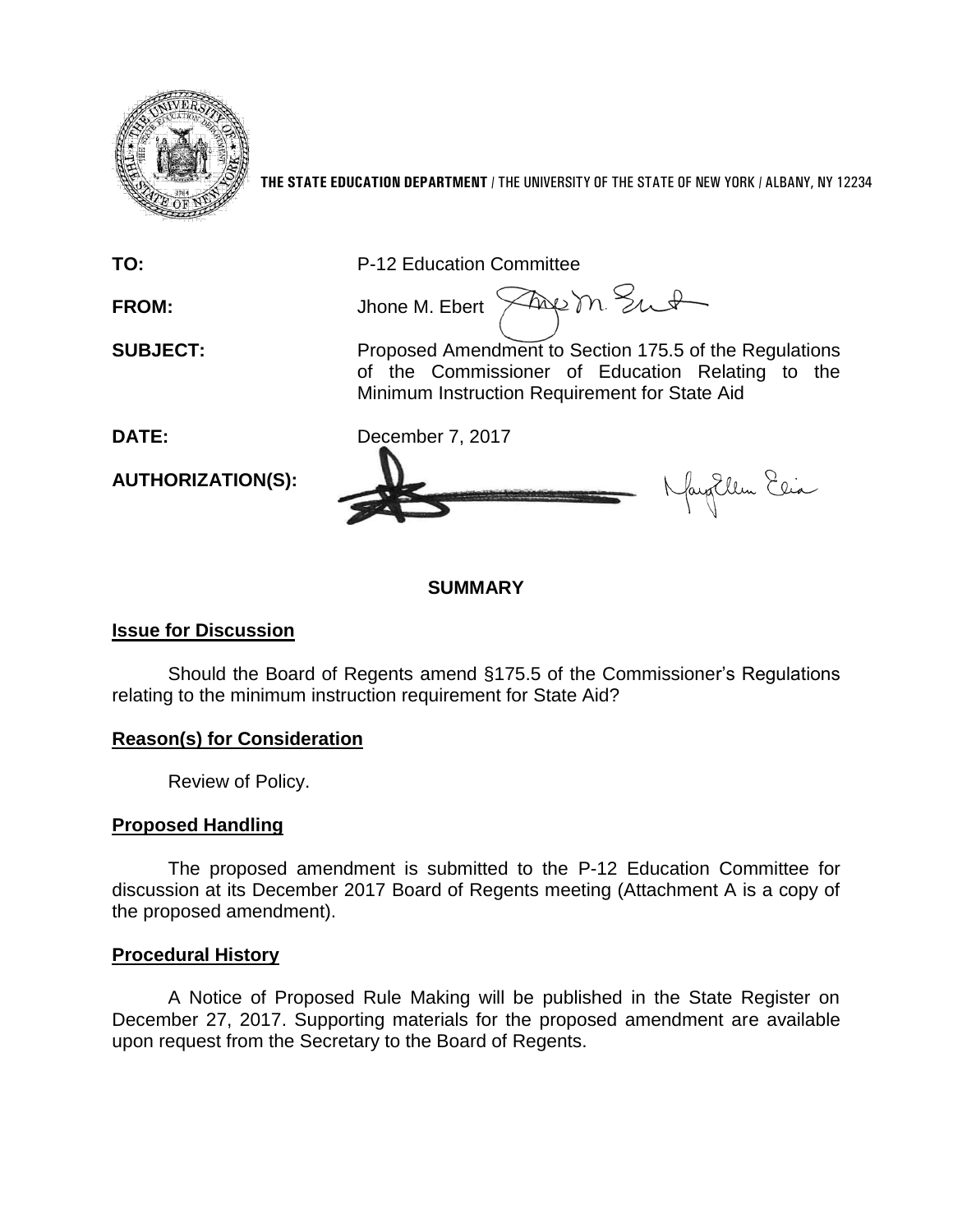# **Background Information**

Education Law §3604 requires that school districts be in session for 180 days, or be at risk of losing State aid. During the 2016-2017 school year, the Department received a number of concerns through the Fraud, Waste, and Abuse hotline relating to some districts not fully complying with the 180-day requirement, despite reporting compliance to the State Aid Office. At the same time, many questions arose from the Governor's declaration of a statewide snow emergency in March 2017 during which all state agencies were closed. As a result of these two circumstances, in April 2017 the State Aid Office issued a guidance memorandum to districts, reminding them of the rules associated with the 180-day requirement. This memo generated a number of questions and concerns in the field.

In an effort to provide greater clarity to the field and implement any necessary updates to the rules to adjust to modern practices, the Department convened a 180-day Advisory Committee to recommend possible statutory and regulatory amendments to streamline, clarify, and modernize the existing 180-day instructional requirement for State Aid purposes. Individuals from a wide range of stakeholder groups from across the state, including over 120 school districts, participated in either the Advisory Committee and/or in five regional meetings or a questionnaire to provide feedback to the Department on these issues (Attachment B is a list of school districts and stakeholder groups that participated on the Advisory Committee, the regional meetings, and questionnaire). The five regional meetings were held in:

- New York City (NYC and Hudson Valley)
- Long Island

 $\overline{a}$ 

- Batavia (Western New York, Finger Lakes, and Southern Tier)
- Albany (Capital District, Central New York, Mohawk Valley)
- Canton (North Country)

# **Current 180-day Statute, Regulation, and Guidance**

As noted above, Education Law §3604 requires that school districts to be in session for 180 days<sup>1</sup>, or risk losing State Aid. Under Part 175 of the Commissioner's regulations, school districts and BOCES must provide a minimum number of instructional hours per day to meet this requirement. Minimum instructional hours per day are based on grade level (two and one-half hours for half-day kindergarten, five hours for full-day kindergarten through grade six, and five and one-half hours for grades seven through twelve). It is important to note that, under Part 175 of the Commissioner's

<sup>1</sup> Education Law §1704(2) and §3604(7); Charter schools are also required to have a minimum of 180 days of instruction but may have additional days of instruction pursuant to their charter, and are not included in this State Aid discussion as charter schools are paid through a charter school tuition formula and not State aid Full Time Equivalents.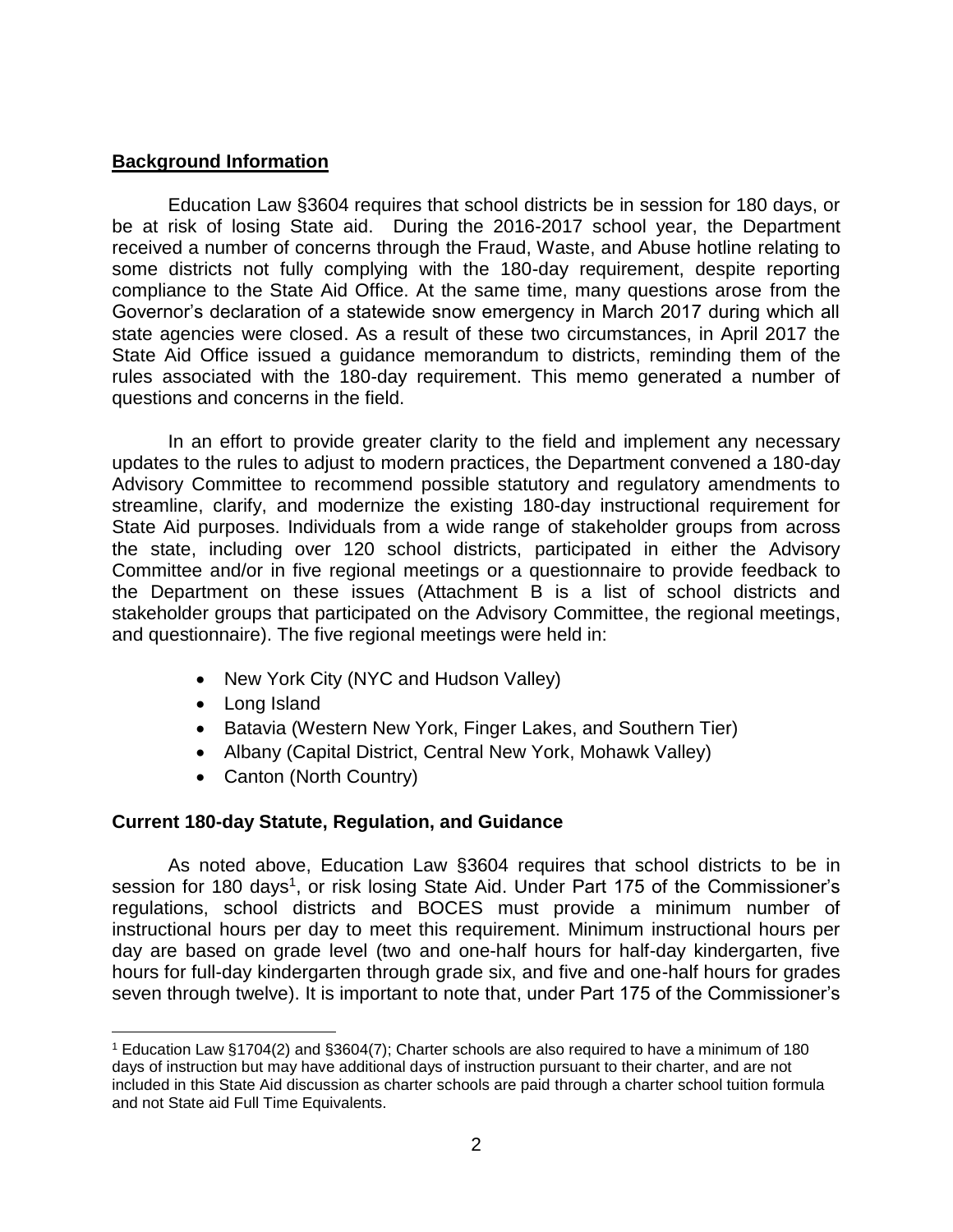regulations, lunch does not count toward the minimum daily instructional requirement. The Department has also interpreted the statute and regulations as not counting recess toward the minimum daily instructional requirement. This minimum daily requirement, when multiplied over the statutorily required 180 school days of instruction, means that over the course of a school year, school districts and BOCES are required to provide a minimum of 900 hours of instruction for full-day kindergarten through grade six and 990 hours of instruction for grades seven through twelve.

Education Law §3604 and Part 175 of the Commissioner's regulations also address exceptions and special provisions pertaining to Superintendents' Conferences, staff development days, parent-teacher conferences, and extraordinary weather conditions:

- No sessions may be held on legal holidays (except for Election Day, and both Washington's and Lincoln's Birthday) or on Saturdays. (Education Law §3604(8))
- Up to five days may be waived for weather/safety concerns **only** if there are no remaining scheduled vacation days between the event and the end of the Regents exam period. (Education Law §3604(7))
- Up to four deficiencies of student time can be forgiven if used for Superintendent's Conferences, provided that two such days are for "staff development activities relating to implementation of the new high learning standards and assessments," and up to two days may be used at the end of August. (Education Law §3604(8))

# **Competing Tensions in Calendar Development**

Through the Advisory Committee process and the regional meetings held across the state, it became apparent that there are multiple factors that are considered in the development of a school district calendar, and that many of these factors are in conflict with one another

These factors could be organized into three simple categories:

- The amount of instructional time provided to the student;
- The number of calendar days within which districts may schedule session; and
- The number of holidays districts observe and student/teacher vacation periods they schedule.

The factors, as a result of a fixed calendar, necessarily have tensions built in among them. If a district favors more time for one of these factors, mathematically there is less time for the others.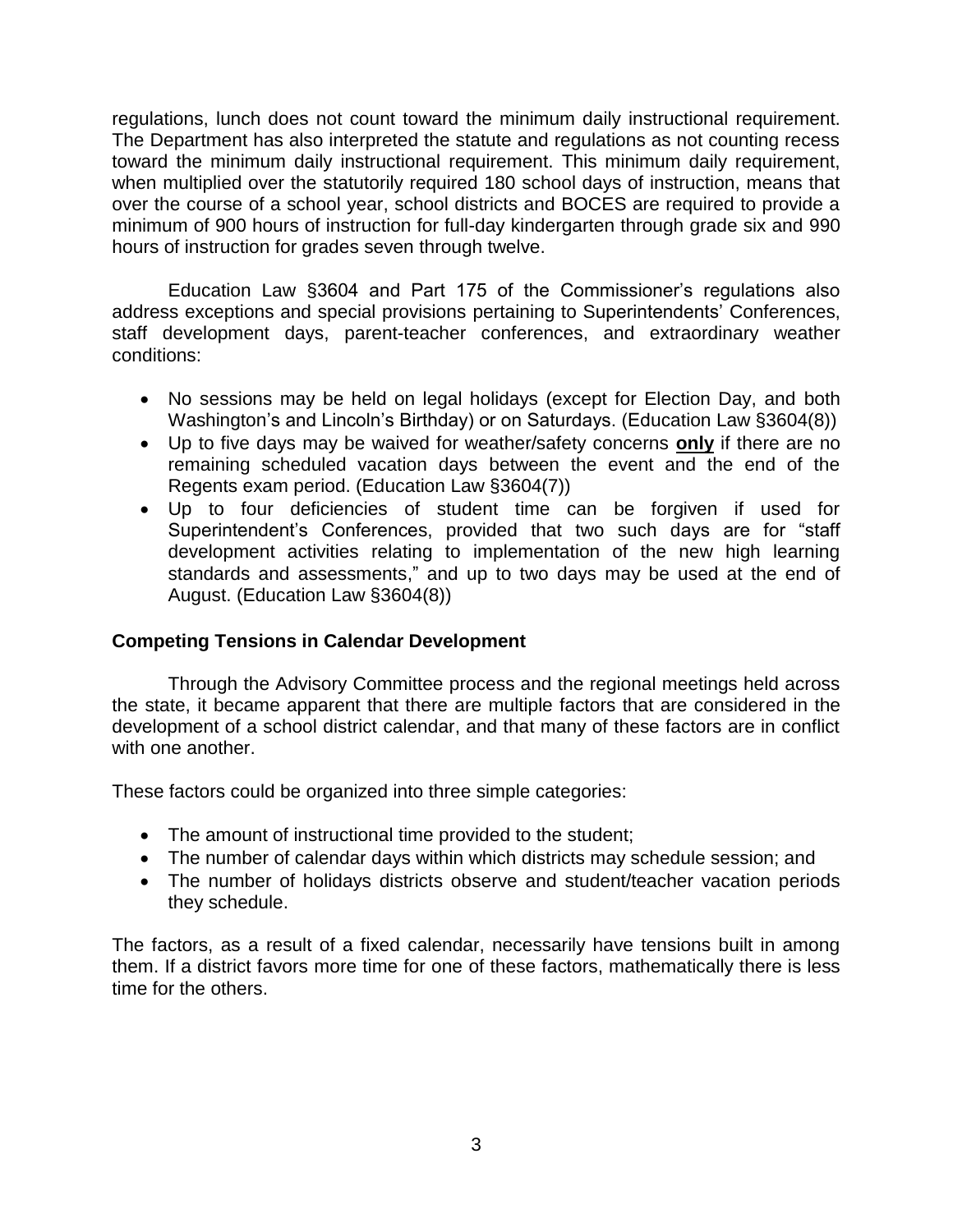

In developing any statutory or regulatory changes, these tensions among these competing factors must be considered and weighed against one another.

It is also important to view the current rules in New York State in comparison to the rest of the nation. Attachment C ranks the states and the District of Columbia by the minimum number of instructional hours required of their local school districts.

#### **Feedback from the Advisory Committee**

In light of the existing rules and competing tensions, the following key issues were highlighted by school districts and stakeholders through the Advisory Committee process:

- **Flexibility:** Districts have wide-ranging calendar needs, including differences in holiday observances, vacation practices, professional development practices, and parent-teacher conferences. The 180-day rules should allow districts to meet their individual challenges to the best of their own local ability, including considering session days outside of the typical Labor Day through Rating Day period.
- **Clarity:** The current regulations and guidance are confusing and antiquated. Updating these documents with clear language and providing examples and model calendars will assist districts in designing their calendars consistent with the rules.
- **Snow Days/Emergencies:** Often, during adverse weather or other conditions, school district officials may be prohibited by other municipal and state officials from holding school in session, and it is at times unfair to force districts to make up those days.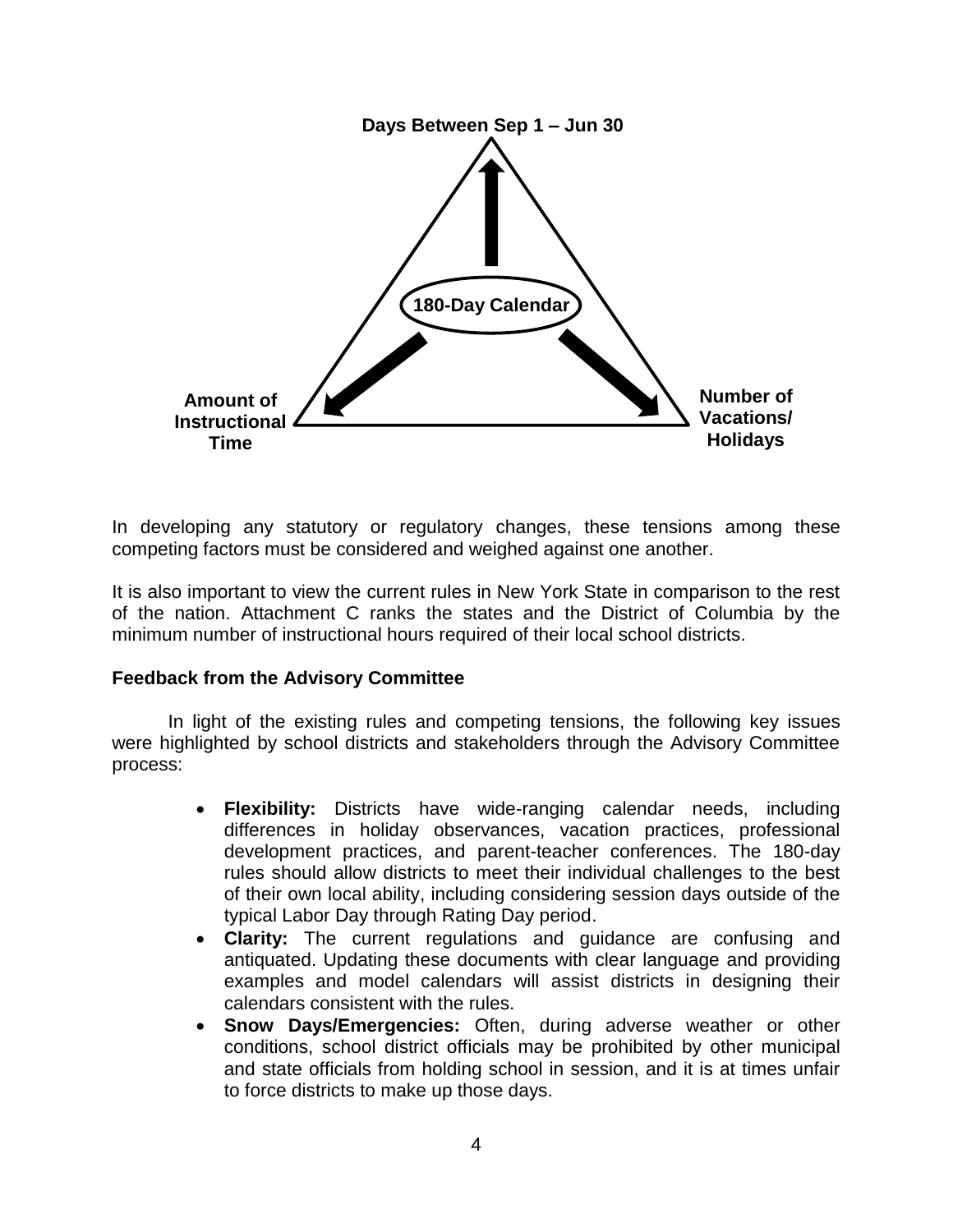- **Collective Bargaining Agreements (CBAs):** Some of the current allowances and limitations in local school district calendars may be included within local teacher contracts. Some contracts may need to be revisited to ensure compliance with the proposed amendment.
- **Recess:** The Advisory Committee gathered feedback about the issue of recess in the development of school scheduling to support students. District officials noted that, based on districts' past interpretations, it was unclear if the changes to the regulations would impact recess at schools.

## **Proposed Regulation and Statute Changes**

In an effort to address the concerns from the field, the purpose of the proposed amendment is to provide districts with more flexibility in establishing their school calendars, while maintaining the current minimum amount of instructional time. For instance, rather than require a *daily* minimum amount of instructional time, the proposed amendment requires the following *hourly* requirements for the entire school year, spread out over 180 days:

- For pupils in half-day kindergarten, a minimum of 450 instructional hours.
- For pupils in full-day kindergarten and grades one through six, a minimum of 900 instructional hours.
- For pupils in grades seven through twelve, a minimum of 990 instructional hours.

The additional flexibility afforded to districts under this proposed regulation will provide districts with greater opportunities in a number of areas. First, they will be able to hold half-day sessions, especially around holidays, that will count toward the minimum requirement. Second, it will provide them with more opportunities for integrating professional development activities into their calendar without adversely impacting instructional time for students. Third, it will also free up time throughout the school year that can be used for other activities, such as additional parent-teacher conferences and/or recess. The Department believes this flexibility will allow districts to make local determinations, within their communities, about the length of lunch, the inclusion and length of recess time, and/or parent conferences in the school calendar. To better demonstrate how this flexibility can work, Attachment D provides examples of how this new construct compares with the existing regulations.

The proposed amendment is only a minimum. Therefore, the Department also recommends adding a provision to the regulations to make it clear that nothing in the proposed regulation should be construed as precluding school districts and BOCES from lengthening the school day and/or school year beyond the annual minimum instructional requirement. Extensions may include both instructional and noninstructional activities including but not limited to homeroom periods, lunch, recess, staff development activities, parent-teacher conferences, or any other purpose the school district or BOCES has determined is necessary for the development of the whole child and/or to improve student achievement.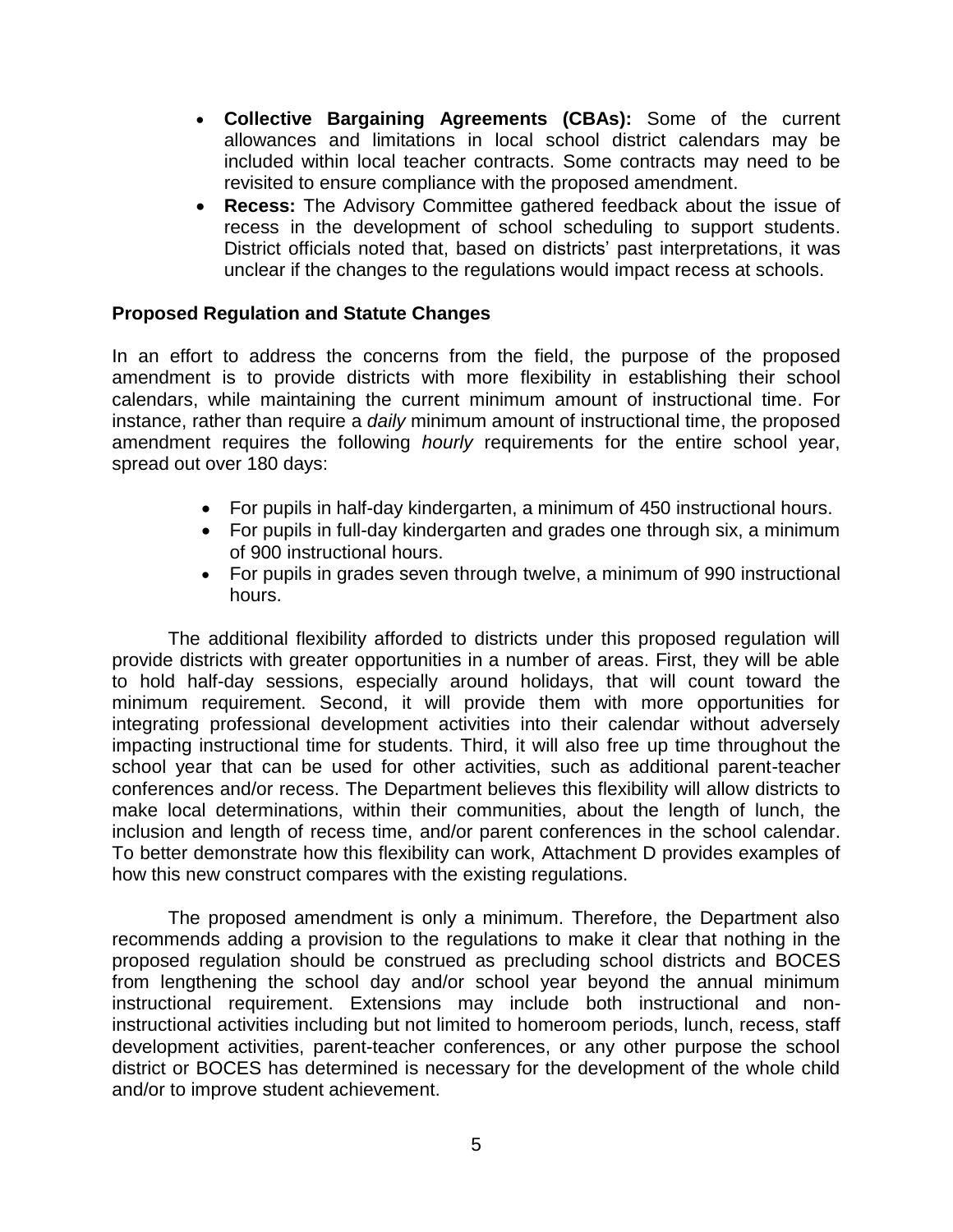# "Shortened Session" Days for Staff Development and Parent-Teacher Conferences

Currently, in addition to the four statutory Superintendent's Conference days, districts also have the option of utilizing "shortened session" days for staff development or parent-teacher conferences, if the instructional time in their daily calendars sufficiently exceeds the minimum that a full weeks' worth of hours are provided in less than five full days. Since shortened session days will no longer be needed under the proposed amendment, the restrictions on this allowance will be eliminated. Districts that currently offer shortened sessions and employ more than the current daily minimum instructional hours will be able to schedule such conferences and activities as they see fit, within the 180-day calendar, so long as they meet the annual total minimum hours of instruction. This will provide greater flexibility to hold conferences and activities in any block of time as the district sees fit and at any point during the year—including within the same week, or a week with a holiday.

## Snow Days and Vacation Breaks

Based on feedback from the Advisory Committee, the Department also recommends pursuing legislative changes to provide additional flexibility for districts in cases where a state or local emergency requires closure for weather or public safety reasons that are beyond the control of the school superintendent. The Department also recommends pursuing legislative changes to allow districts, at their local discretion, to schedule session days outside of the traditional Labor Day through Rating Day time period, as well as legislation to make the penalty for failing to meet the 180-day requirement more fair and equitable.

New guidance resulting from these regulatory changes will recommend that districts work with their calendar committees and communities to review their scheduled breaks and snow day assumptions, knowing that snow day contingencies are best incorporated into the calendar. In the event that such days are not fully utilized, districts will be able to provide additional days-off or additional instructional days toward the end of the school year at their local discretion.

# **Proposed Regulation**

The Department proposes an amendment to the regulation to eliminate the current daily minimum instructional hour requirement and replace it with an aggregate yearly requirement, as explained above (i.e., 900/990 hours over 180 days for full-day kindergarten through grade six and grades seven through twelve, respectively), to provide school districts additional flexibility when establishing their school calendars. The proposed amendment also seeks to provide clarity around existing procedures relating to the scheduling of examinations, superintendent conference days, and extraordinary weather conditions. This revision will provide school districts with maximum flexibility in providing instructional time for their students.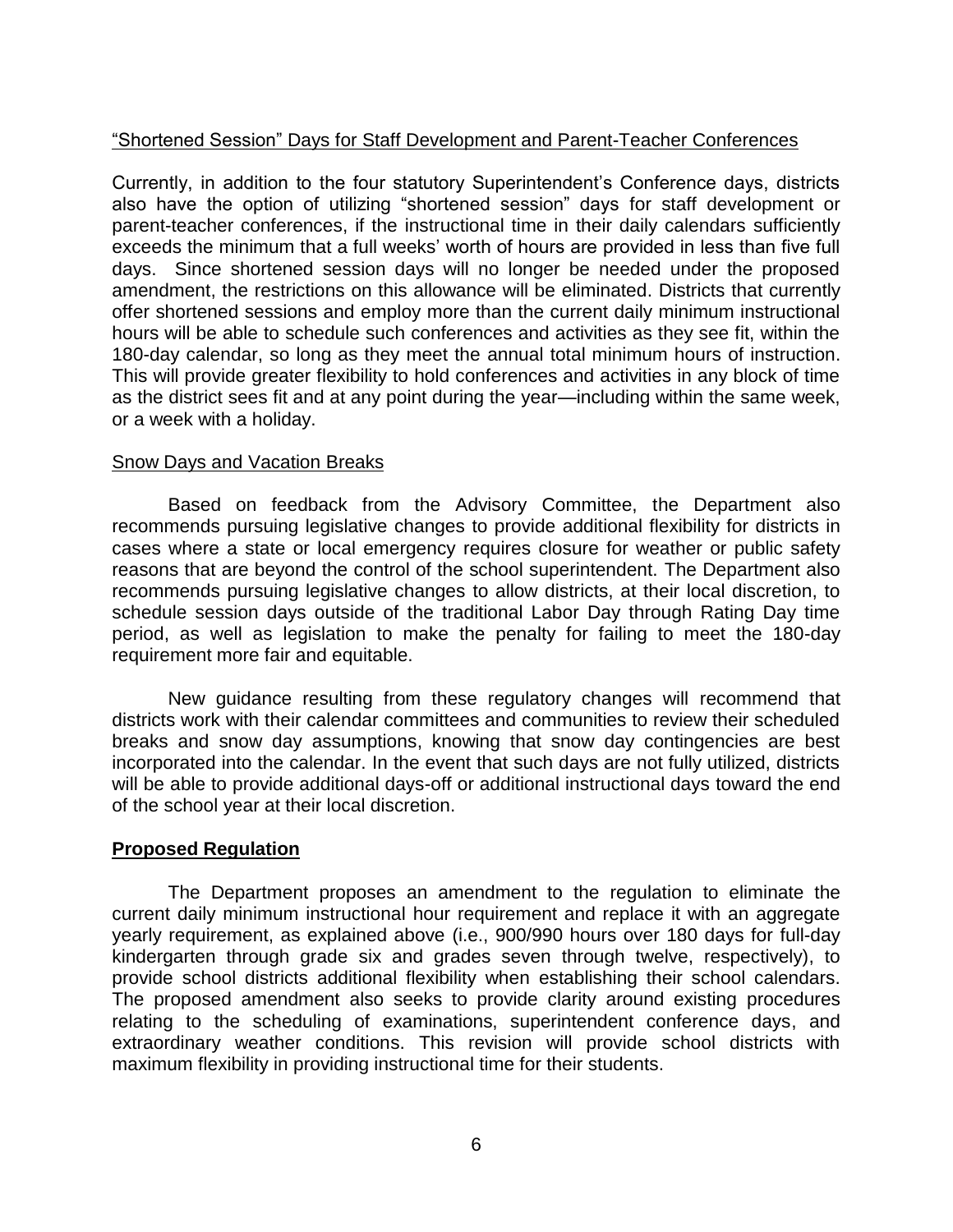## **Related Regents Items**

A description of this process was first included in the September 7, 2017 Senior Deputy Commissioner's Update/Report to the Board.

## **Recommendation**

N/A

## **Timetable for Implementation**

Following the 45-day public comment period required under the State Administrative Procedure Act, it is anticipated that the proposed amendment will be submitted to the Board of Regents for consideration at its March 2018 meeting. If adopted at the March 2018 meeting, the proposed amendment will become effective on March 28, 2018.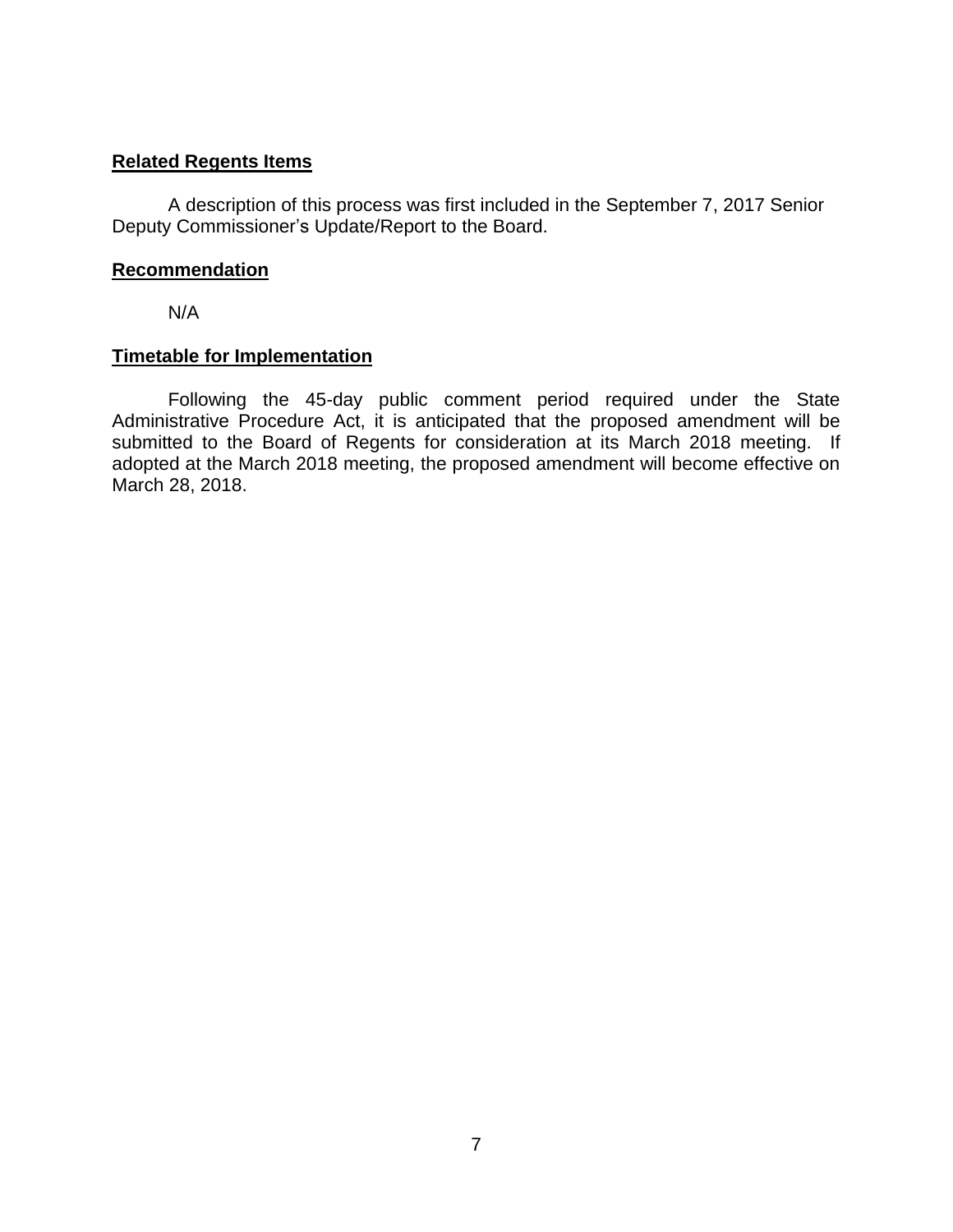## **Attachment A**

#### AMENDMENT TO THE REGULATIONS OF THE COMMISSIONER OF EDUCATION

Pursuant to Education Law sections 101, 207, 1704 and 3604.

Section 175.5 of the Regulations of the Commissioner of Education is repealed and a new section 175.5 is added to read as follows:

Section 175.5. Minimum instructional hours and use of superintendents' conference days for State aid purposes.

(a) Purpose. The provisions of this section are intended to provide school districts and boards of cooperative educational services (BOCES) with flexibility in meeting the 180-day requirement in order to receive State aid pursuant to sections 1704(2) and 3604(7) of the Education Law for actual instructional time provided to students. Nothing in this section shall be construed to preclude school districts and BOCES from lengthening the school day and/or school year beyond the annual minimum instructional requirement for both instructional, and non-instructional activities, including but not limited to, homeroom periods, lunch, recess, staff development activities, parent-teacher conferences, or any other purpose the school district or BOCES has determined is necessary for the development of the whole child and/or improve student achievement.

(b) Definition. "Instructional hours" shall mean an hour or a fraction of an hour, during which students are receiving instruction from a certified teacher pursuant to Part 80 of this Title in an academic subject and/or periods of time during which students are engaged in supervised study activities, including completing homework and/or the review of homework. Instructional hours shall not include periods of time where instruction and/or supervised study time is not provided to students, such as lunch or recess.

(c) Annual Hourly Requirement. Commencing with the 2018-2019 school year, for the purpose of apportionment of State aid, any school district or BOCES must be in session for at least 180 school days, and during such 180 days the school district and BOCES must meet the following minimum annual instructional requirement:

(1) For pupils in half-day kindergarten, a minimum of 450 instructional hours.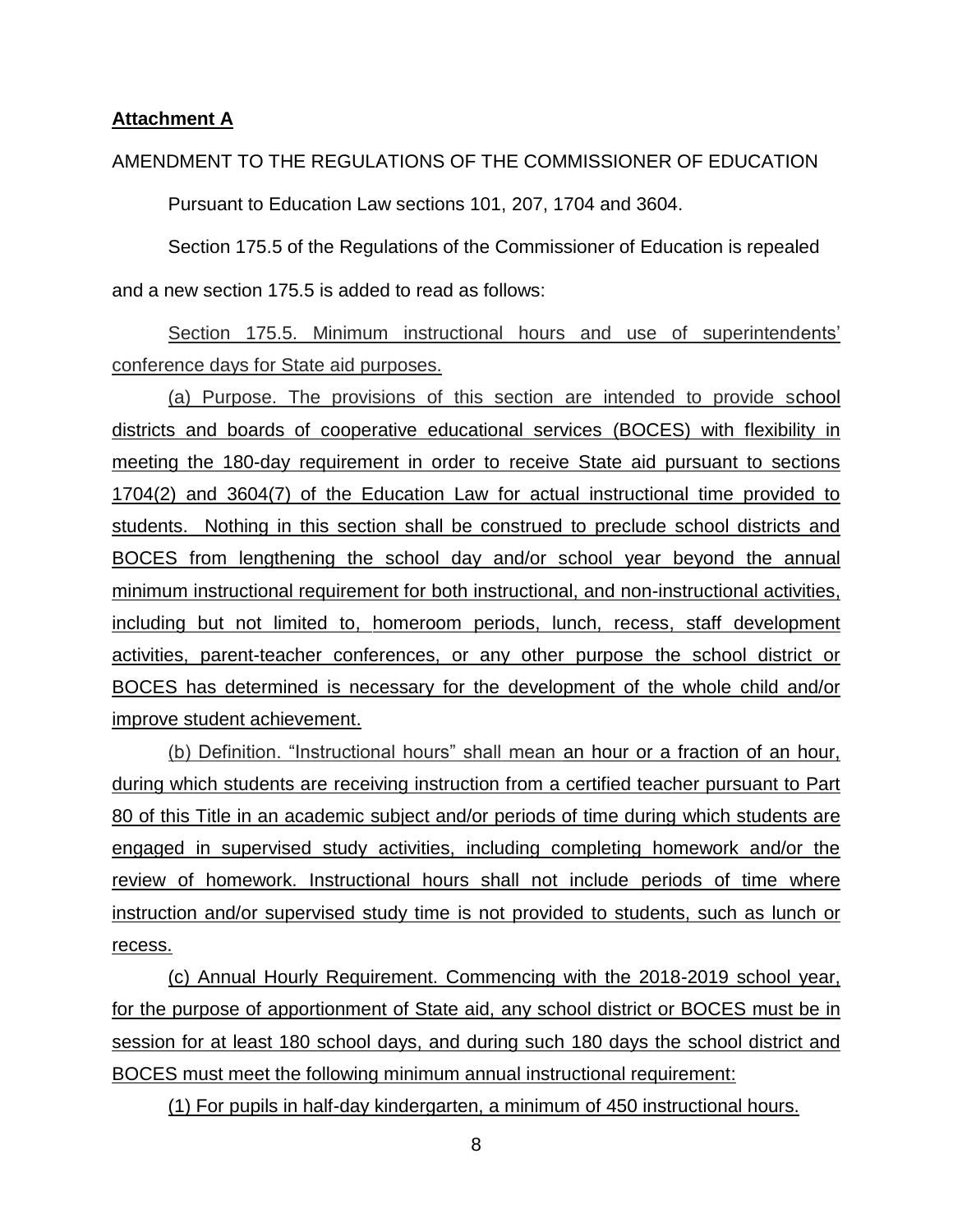(2) For pupils in full-day kindergarten and grades one through six, a minimum of 900 instructional hours.

(3) For pupils in grades seven through twelve, a minimum of 990 instructional hours.

(d) School calendar development. To ensure that school districts and BOCES meet the annual instructional requirement in order to receive State aid, it is recommended that school districts and BOCES establish school year calendars that exceed the minimum requirements as provided herein by at least the average number of emergency days that such district or BOCES has taken over the previous five school years.

(e) Unscheduled school delays and early releases. Instructional hours that a school district or BOCES scheduled but did not execute, either because of a delay to the start of a school day or an early release, due to extraordinarily adverse weather conditions, impairment of heating facilities, insufficiency of water supply, shortage of fuel, destruction of a school building, or such other cause as may be found satisfactory by the commissioner, may still be considered as instructional hours for State Aid purposes for up to two instructional hours per session day, provided, however, that the superintendent shall certify to the Department, on a form prescribed by the Commissioner, that an extraordinary condition existed on a previously scheduled session day and that school was in session on that day.

(f) Double or overlapping sessions. The provisions of subdivision (c) of this section shall not apply to schools which operate on double or overlapping sessions, provided the written approval of the commissioner to operate such sessions has been obtained prior to the scheduling of such sessions for any school year.

(g) The provisions of subdivision (c) of this section shall not apply where the prior written approval of the commissioner has been obtained to conduct, in a given school year, an experimental or alternative program involving daily sessions consisting of fewer hours than would otherwise be required by the provisions of subdivision (c) of this section.

(h) Use of superintendents' conferences.

(1) Superintendents' conferences to provide staff development activities that are related to implementation of the new high learning standards and assessments, general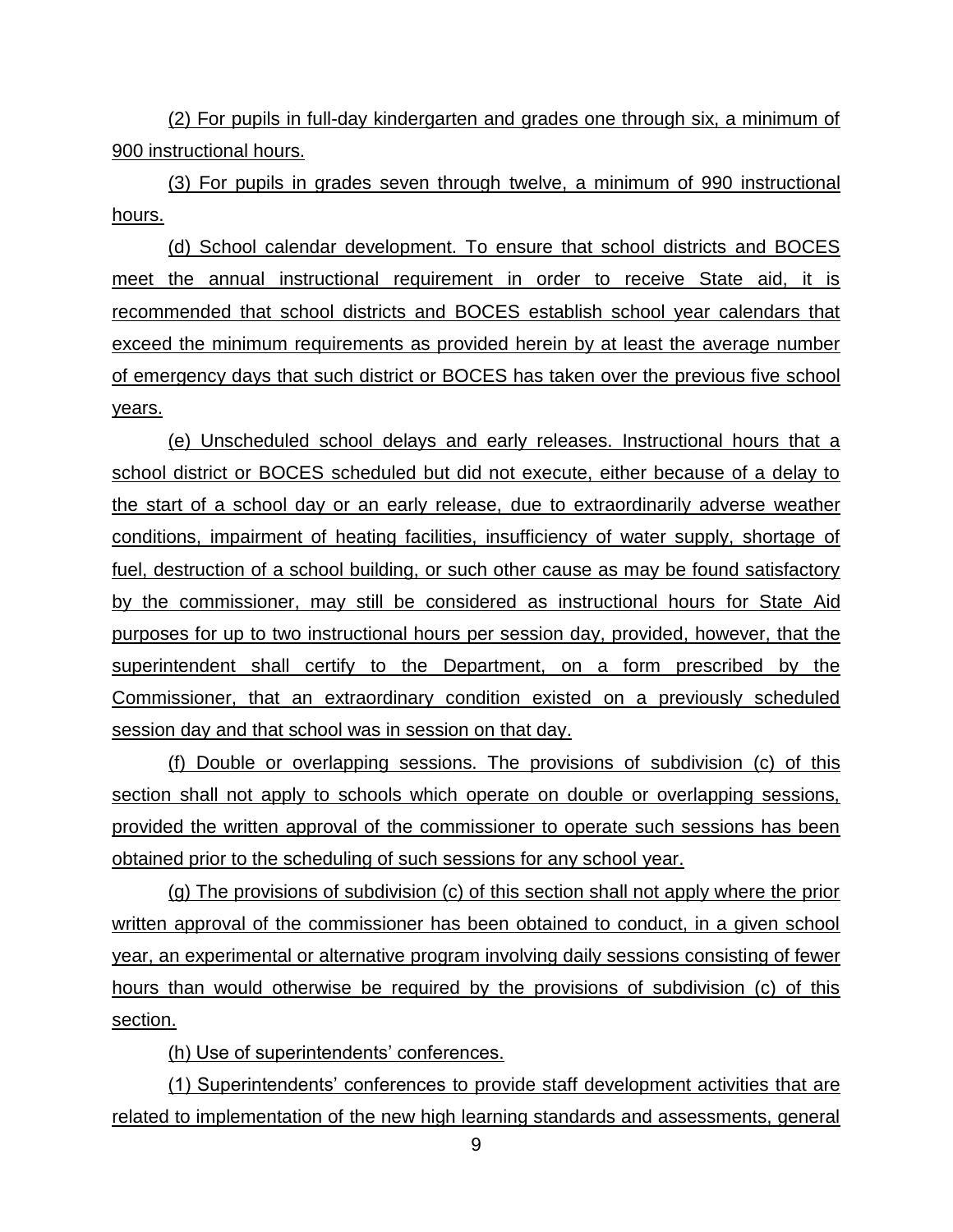staff orientation, curriculum development, or in-service education may be credited toward the annual instructional requirement set forth in subdivision (c) of this section as follows:

(i) 10 hours for half-day kindergarten;

(ii) 20 hours for full-day kindergarten and grades one through six, and

(iii) 22 hours for grades seven through twelve.

Provided, however, that (A) two and one-half hours for half-day kindergarten, (B) five hours for full-day kindergarten and grades one through six, or (C) five and one-half hours for grades seven through twelve shall be considered one superintendents' conference day authorized pursuant to section 3604(8) of the Education Law, and provided that such conferences occur on days when the regular day schools of the school district may legally be in session, and provided further that such conference days may not be scheduled for routine school administrative matters such as the grading of assignments, the preparation of pupil assignments, record-keeping, or the preparation of lesson plans. Such superintendents' conferences, in hours totaling two superintendent conference days authorized pursuant to section 3604(8) of the Education Law, may be held, if the school district so elects, in the last two weeks of August, subject to collective bargaining requirements pursuant to article fourteen of the civil service law.

(i) Regents examinations and other state assessments.

(1) Regents examinations. For only the grade levels sitting for a Regents examination, a district may schedule the average number of instructional hours it provides on non-examination days for days on which Regents examinations or Rating Day are held, and have such hours count toward the annual minimum hourly requirement. On such days, attendance need not be taken, and attendance may not be assumed and claimed for State Aid purposes under any circumstances. If grades seven through twelve are housed in the same building, school district officials may excuse the students from any grade level for which an examination is not being offered if their class schedules are disrupted by the Regents examination schedule and if staff are needed to properly administer such examinations.

(2) New York State Assessments. Session days during which New York State Assessments, including but not limited to the Grades 3-8 English language arts and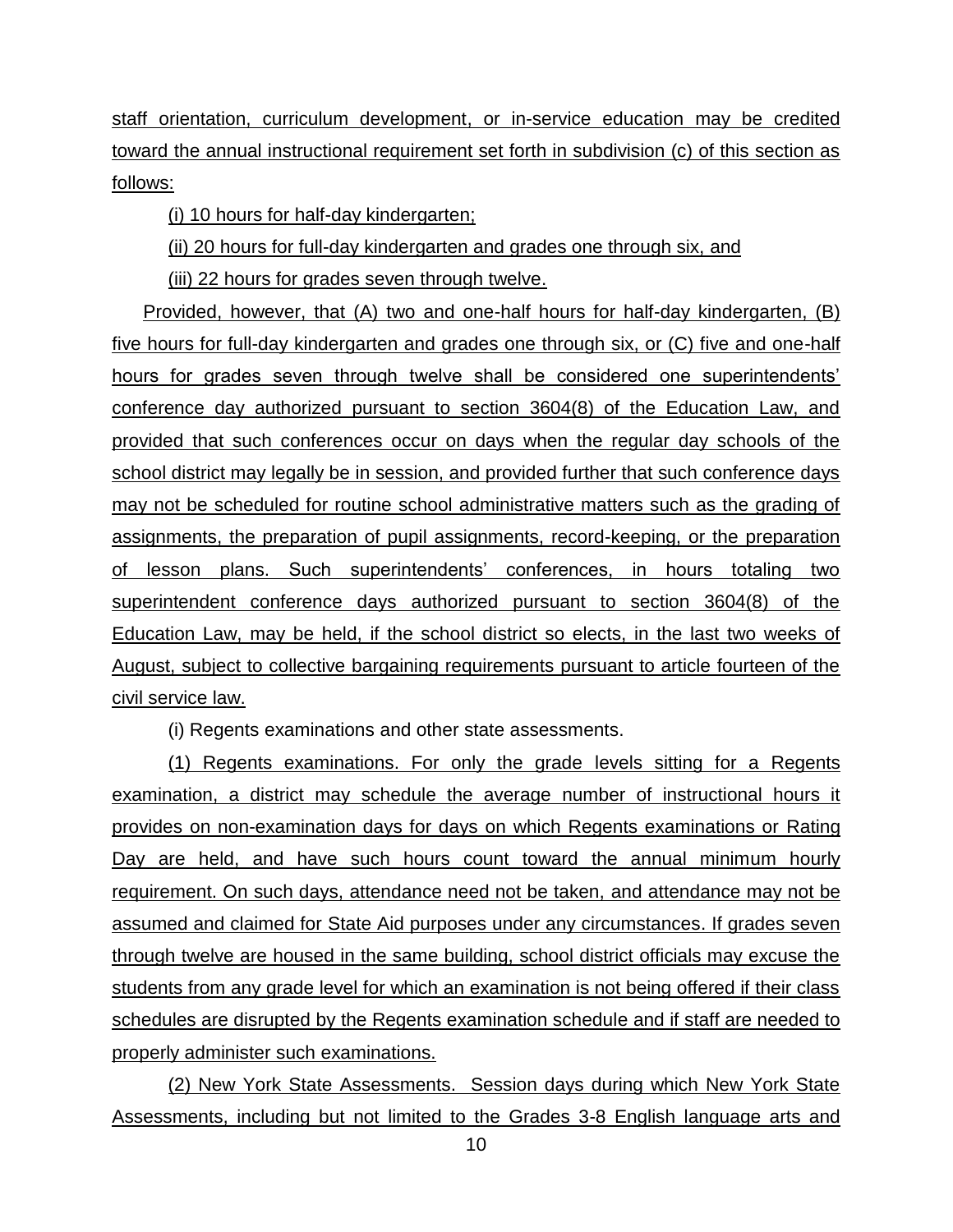mathematics assessments, are administered are days on which attendance must be taken and which count toward the annual minimum hourly requirement.

(3) Other state assessments. On session days during which alternative and/or pathway assessments, as defined in section 100.2(f) and (mm) of this Title, are administered, attendance must be taken and only actual instructional hours for pupils in attendance, including the examination time, may be included within the instructional hour requirement. Grade levels that are excused from instruction on those days may not have hours count toward the requirement.

(j) Short session aid deduction. For the purposes of reducing State Aid pursuant to section 3604(7) of the Education Law, one day shall mean:

(1) For pupils in half-day kindergarten, two and one-half hours.

(2) For pupils in full-day kindergarten and grades one through six, five hours.

(3) For pupils in grades seven through twelve, five and one-half hours.

In the event that a school district or BOCES has a total deficiency in hours that equals a fraction of hours per day pursuant to this paragraph, such deficiency shall be rounded up to the next day.

(k) Nothing in this section shall be construed to abrogate any conflicting provisions of any collective bargaining agreement in effect on June 30, 2018 during the term of such agreement and until the entry into a successor collective bargaining agreement to the extent required under article 14 of the Civil Service Law.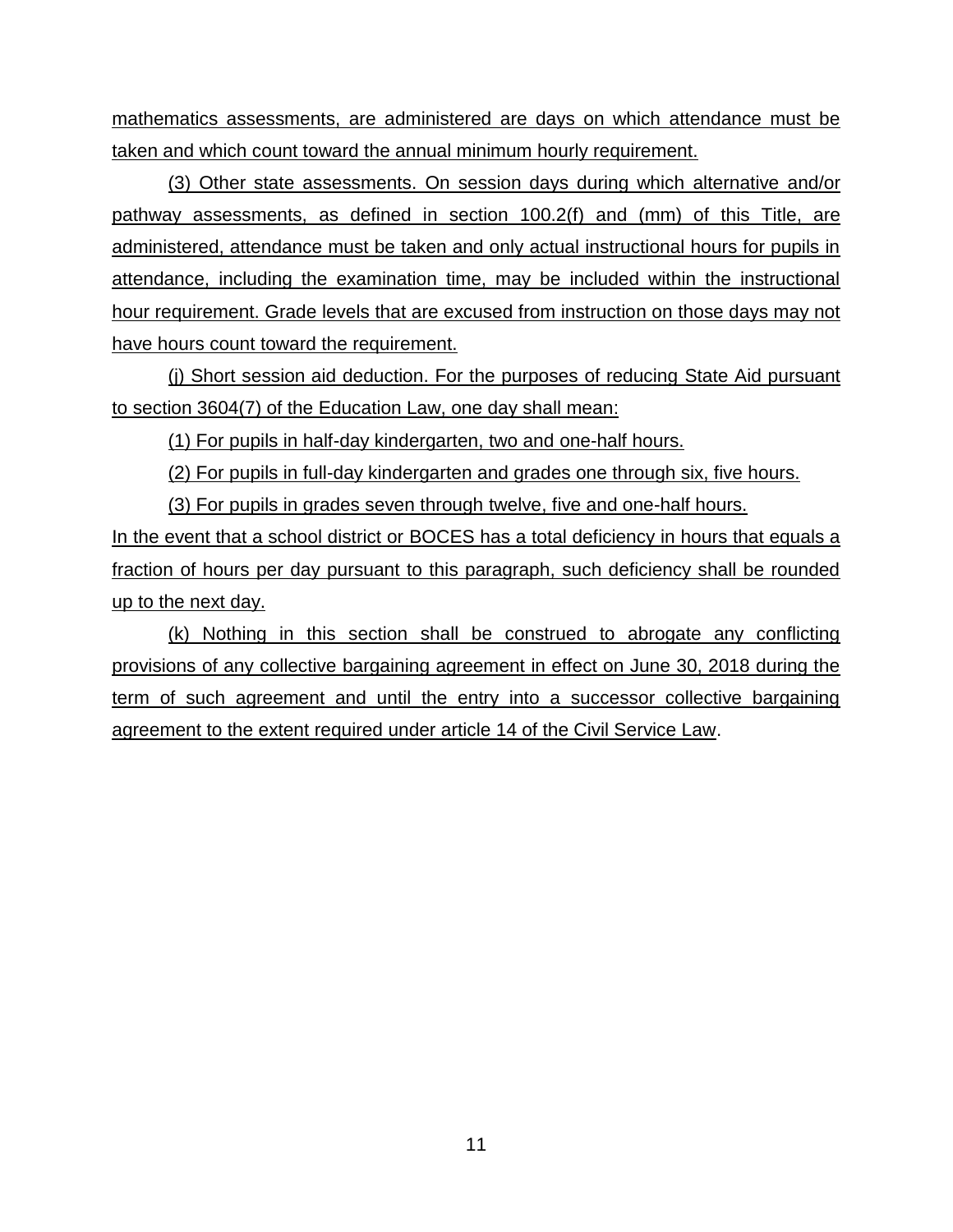## **Attachment B – School Districts and Stakeholder Groups that Participated on the Advisory Committee, Regional Meetings, and Questionnaires**

#### **Advisory Committee – Participating Groups**

BOCES District Superintendents Northeast Charter Schools Network Conference of Big 5 City School Districts Empire State Supervisors and Administrators Association New York State United Teachers NYS Association of School Business Officials NYS Coalition for Independent and Religious Schools NYS Council of School Superintendents NYS Federation of School Administrators NYS Parent Teacher Association NYS School Boards Association School Administrators Association of NYS

#### **Capital District**

Burnt Hills-Ballston Lake Capital Region BOCES **Catskill** The Diocese of Albany **Guilderland** Hudson Hunter-Tannersville Loudonville Christian School Mohonasen North Colonie Rensselaer **Schenectady** Shenendehowa South Colonie **Stillwater** Waterford-Halfmoon **Watervliet** 

#### **Central New York**

Canastota **DeRuvter** Fayetteville-Manlius **Lafavette** Mexico **Onondaga** Onondaga-Cortland-Madison BOCES Syracuse **Westhill** 

#### **Finger Lakes**

**Brighton Brockport** Catholic Schools of the Diocese of Rochester Churchville-Chili Derech HaTorah Dundee Gates-Chili Genesee Valley Educational Partnership Gorham-Middlesex Honeoye Falls-Lima Livonia Monroe 1 BOCES Oakfield-Alabama Palmyra-Macedon **Pittsford** Red Creek Rochester Seneca Falls Talmudical Institute of Upstate NY

#### **Hudson Valley**

Arlington Croton-Harmon East Ramapo **Eastchester Highland** Mahopac **Pleasantville**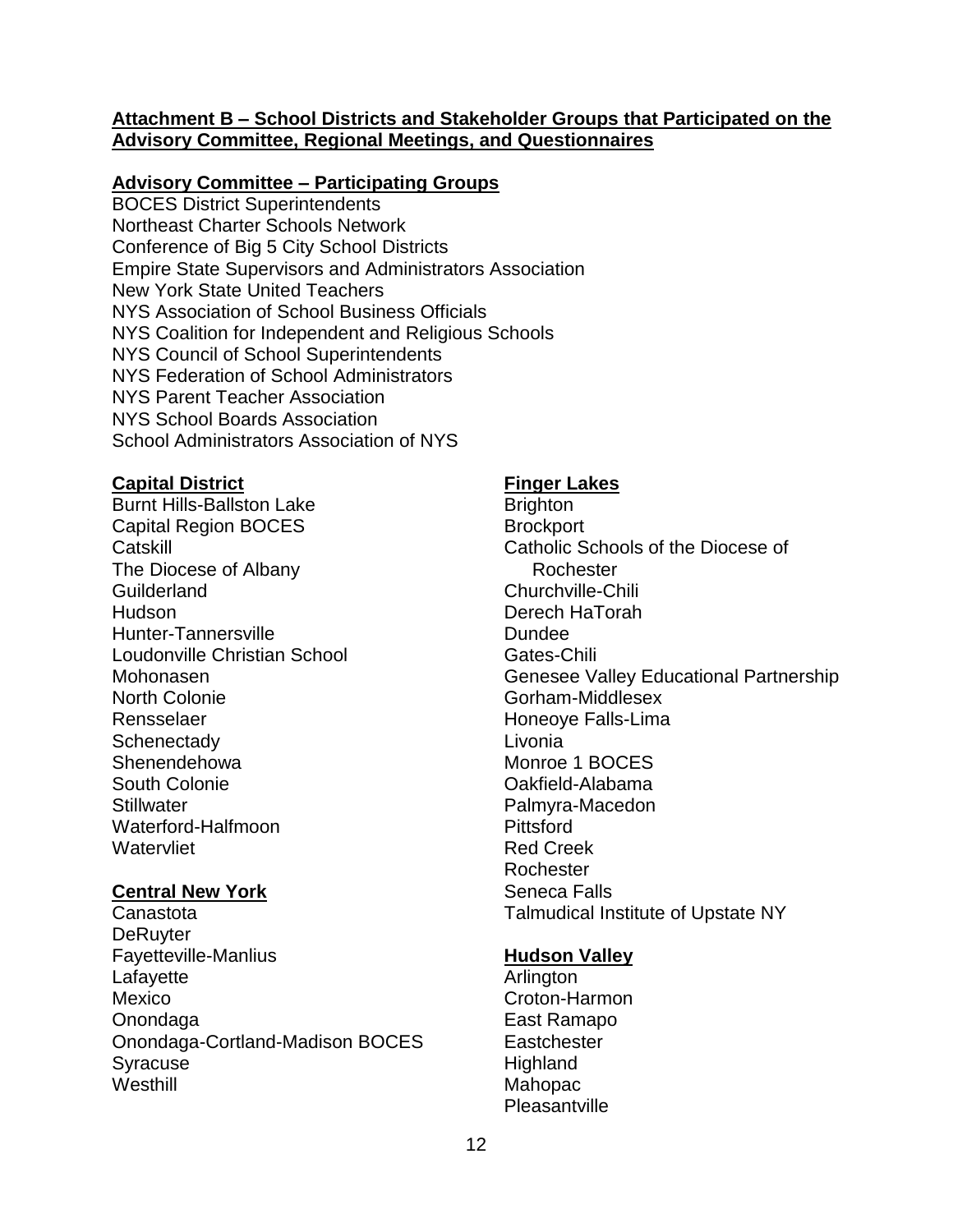Port Chester Rye Neck **Scarsdale Wallkill** Yonkers

#### **New York City**

Agudath Israel The Archdiocese of New York Jewish Education Project NYC Department of Education

#### **Long Island**

Bayshore Carle Place Deer Park Diocese of Rockville Center Eastern Suffolk BOCES Elwood Garden City Glen Cove Great Neck **Herricks** Hewlett-Woodmere Island Trees Kings Park Longwood Massapequa Mineola Mount Sinai Nassau BOCES Oceanside Patchogue-Medford Plainview-Old Bethpage Port Washington Remsenburg-Speonk Sachem **Smithtown** Three Village West Hempstead West Islip Western Suffolk BOCES William Floyd

## **North Country**

Ausable Valley **Canton** Clifton-Fine Copenhagen Elizabethtown-Lewis Franklin-Essex-Hamilton BOCES **Gouverneur** Hermon-DeKalb Jefferson-Lewis BOCES Keene **LaFargeville Malone** Massena Peru Sackets Harbor Saranac Lake South Jefferson St. Lawrence-Lewis BOCES **Ticonderoga** 

## **Southern Tier**

Addison Broome-Tioga BOCES Chenango Forks Hornell **Horseheads** Roxbury Unadilla Valley **Walton** 

#### **Western New York**

Andover Belfast Diocese of Buffalo Department of Catholic Schools **Ellicottville** Erie 1 BOCES Erie 2 BOCES Houghton Academy **Iroquois Lancaster** North Tonawanda Scio **Wellsville**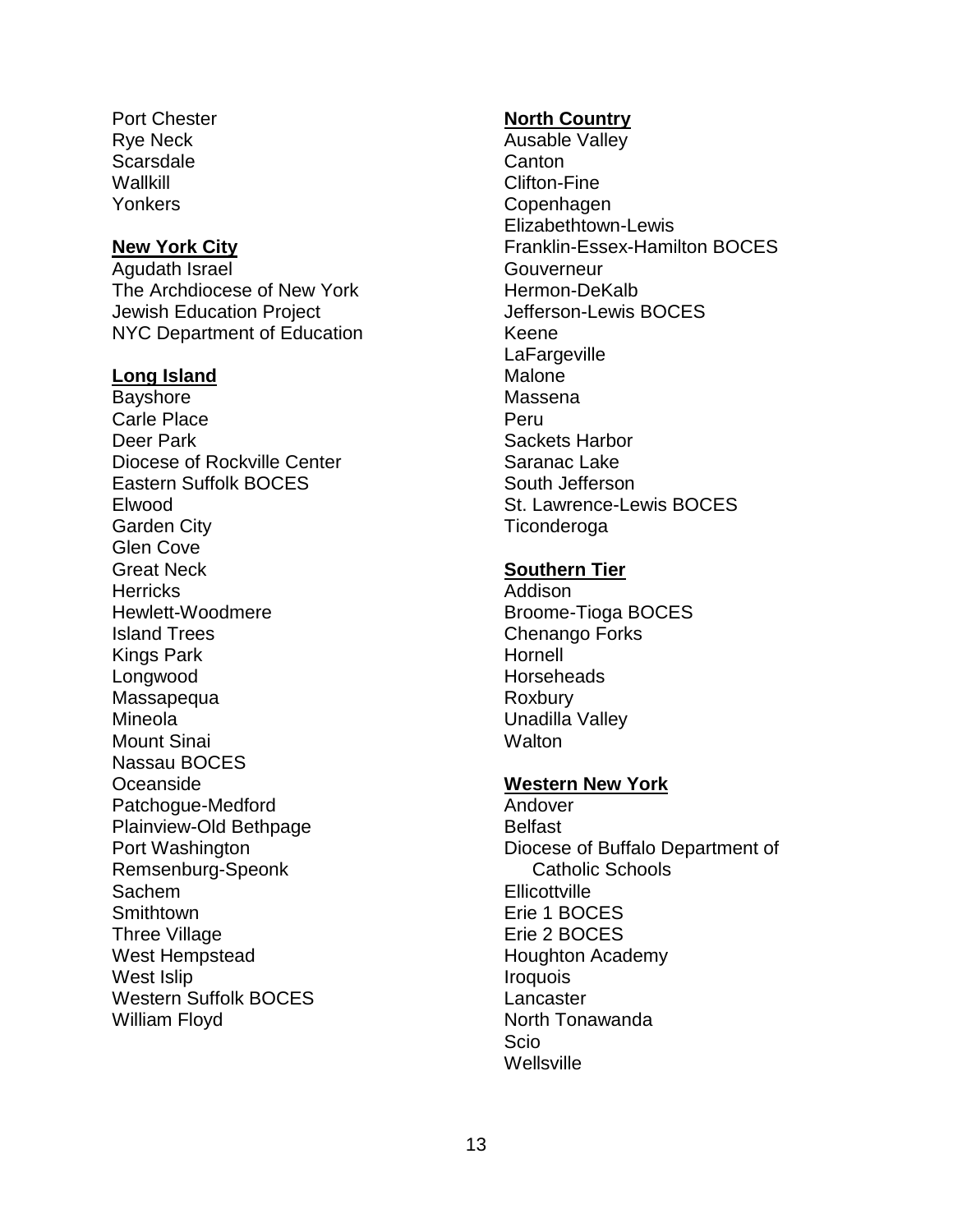

## **Attachment C – How the current/proposed minimum hours compare to other states.**

States in blue allow districts to include some level of one or more of the following as instructional time: professional development, in-service, parent teacher conferences, recess, hall passing time, lunch, or breaks. Sources:

NCES: https://nces.ed.gov/programs/statereform/tab5\_14.asp

ECS: https://www.ecs.org/ec-content/uploads/Number-of-Instructional-Days-Hours-in-a-School-Year\_Revised.pdf

Note: This chart excludes Maine, where equivalent hours per year cannot be calculated. Per sources cited above, Maine requires 175 days per school year, but does not specify a minimum hours per day or hours per school year.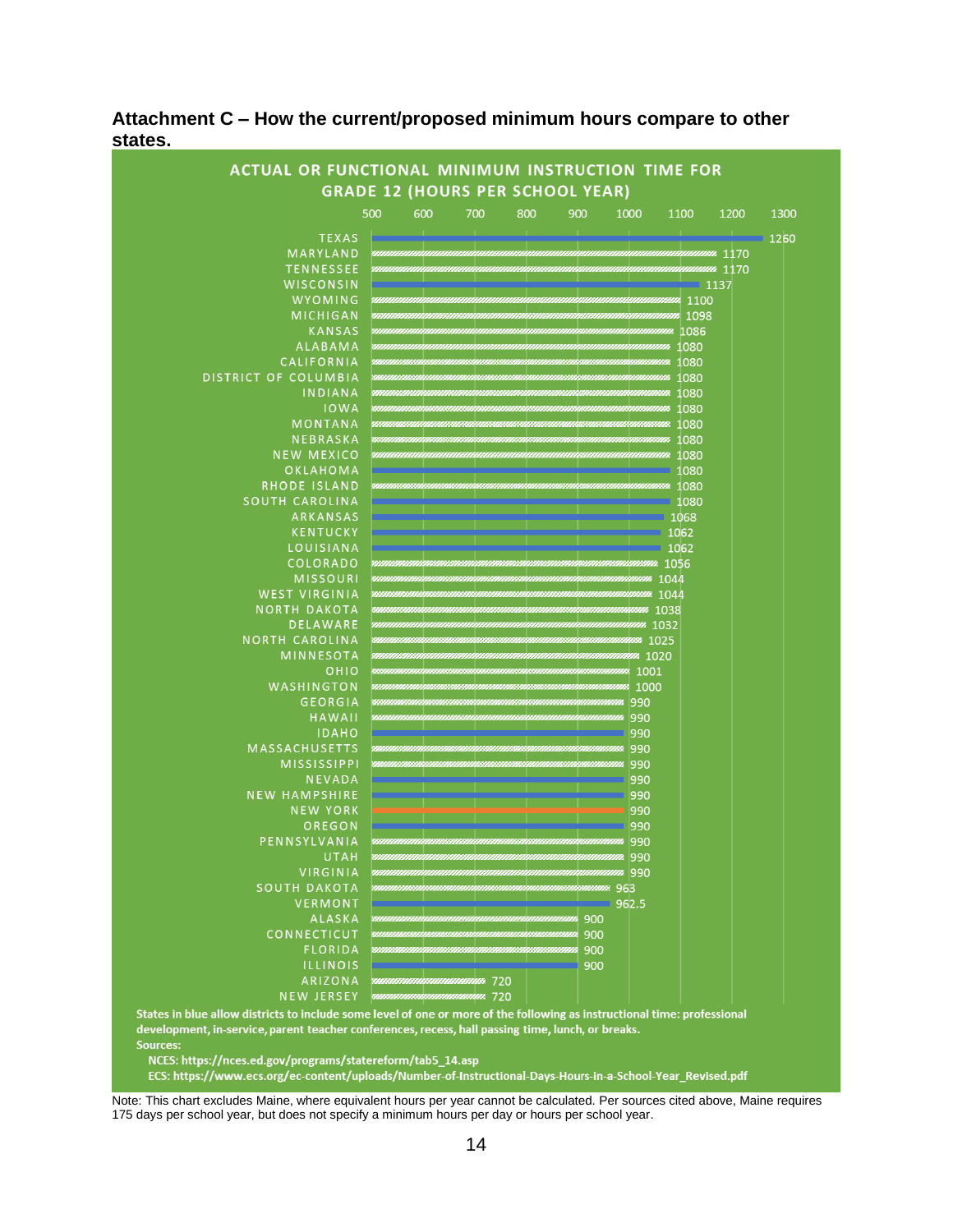# **Attachment D – Examples of Greater Flexibility**

In converting from a system of required daily minimum hours to one that counts all hours over the course of a full school year, there are certain key changes in what districts will be able to do with their calendars and remain in compliance with the 180 day rule. This change will not impact the vast majority of session days throughout the school year.

Where the proposed regulations could change whether or not a day would count, the below examples compare how weeks with common variances throughout the school year count toward the existing and proposed requirements. This is a small snapshot of the different possibilities that would be allowed under the proposed regulation. All but one of these examples assume the required hours for grades seven through twelve.

| <b>Description</b>                              | Mon                                                                | <b>Tue</b>                                                         | Wed                                                                | Thu                                                                | Fri                                                                |
|-------------------------------------------------|--------------------------------------------------------------------|--------------------------------------------------------------------|--------------------------------------------------------------------|--------------------------------------------------------------------|--------------------------------------------------------------------|
| <b>Start Time</b>                               | 8AM                                                                | 8AM                                                                | 8AM                                                                | 8AM                                                                | 8AM                                                                |
| Dismissal                                       | 3PM                                                                | 3PM                                                                | 3PM                                                                | 3PM                                                                | 3PM                                                                |
| <b>Instructional Hours</b><br>During Day        | 6.0 hours                                                          | 6.0 hours                                                          | 6.0 hours                                                          | 6.0 hours                                                          | 6.0 hours                                                          |
| Does it currently count?                        | Yes, as 1 day                                                      | Yes, as 1 day                                                      | Yes, as 1 day                                                      | Yes, as 1 day                                                      | Yes, as 1 day                                                      |
| Does it Count Under the<br>Proposed Regulation? | Yes, as 1 day<br>and 6 hours<br>toward the<br>yearly 990<br>hours. | Yes, as 1 day<br>and 6 hours<br>toward the<br>yearly 990<br>hours. | Yes, as 1 day<br>and 6 hours<br>toward the<br>yearly 990<br>hours. | Yes, as 1 day<br>and 6 hours<br>toward the<br>yearly 990<br>hours. | Yes, as 1 day<br>and 6 hours<br>toward the<br>yearly 990<br>hours. |

## **Regular Full-time Week**

# **Week of Thanksgiving**

| <b>Description</b>                              | Mon                                                                | <b>Tue</b>                                                         | Wed                                                                  | Thu  | Fri       |
|-------------------------------------------------|--------------------------------------------------------------------|--------------------------------------------------------------------|----------------------------------------------------------------------|------|-----------|
| <b>Start Time</b>                               | 8AM                                                                | 8AM                                                                | 8AM                                                                  | N/A  | N/A       |
| Dismissal                                       | 3PM                                                                | 3PM                                                                | 12PM                                                                 | N/A  | N/A       |
| <b>Instructional Hours</b><br>During Day        | 6.0 hours                                                          | 6.0 hours                                                          | 3.5 hours                                                            | None | None      |
| Does it currently count?                        | Yes, as 1 day                                                      | Yes, as 1 day                                                      | No.                                                                  | No.  | <b>No</b> |
| Does it Count Under the<br>Proposed Regulation? | Yes, as 1 day<br>and 6 hours<br>toward the<br>yearly 990<br>hours. | Yes, as 1 day<br>and 6 hours<br>toward the<br>yearly 990<br>hours. | Yes, as 1 day<br>and 3.5 hours<br>toward the<br>yearly 990<br>hours. | No.  | No        |